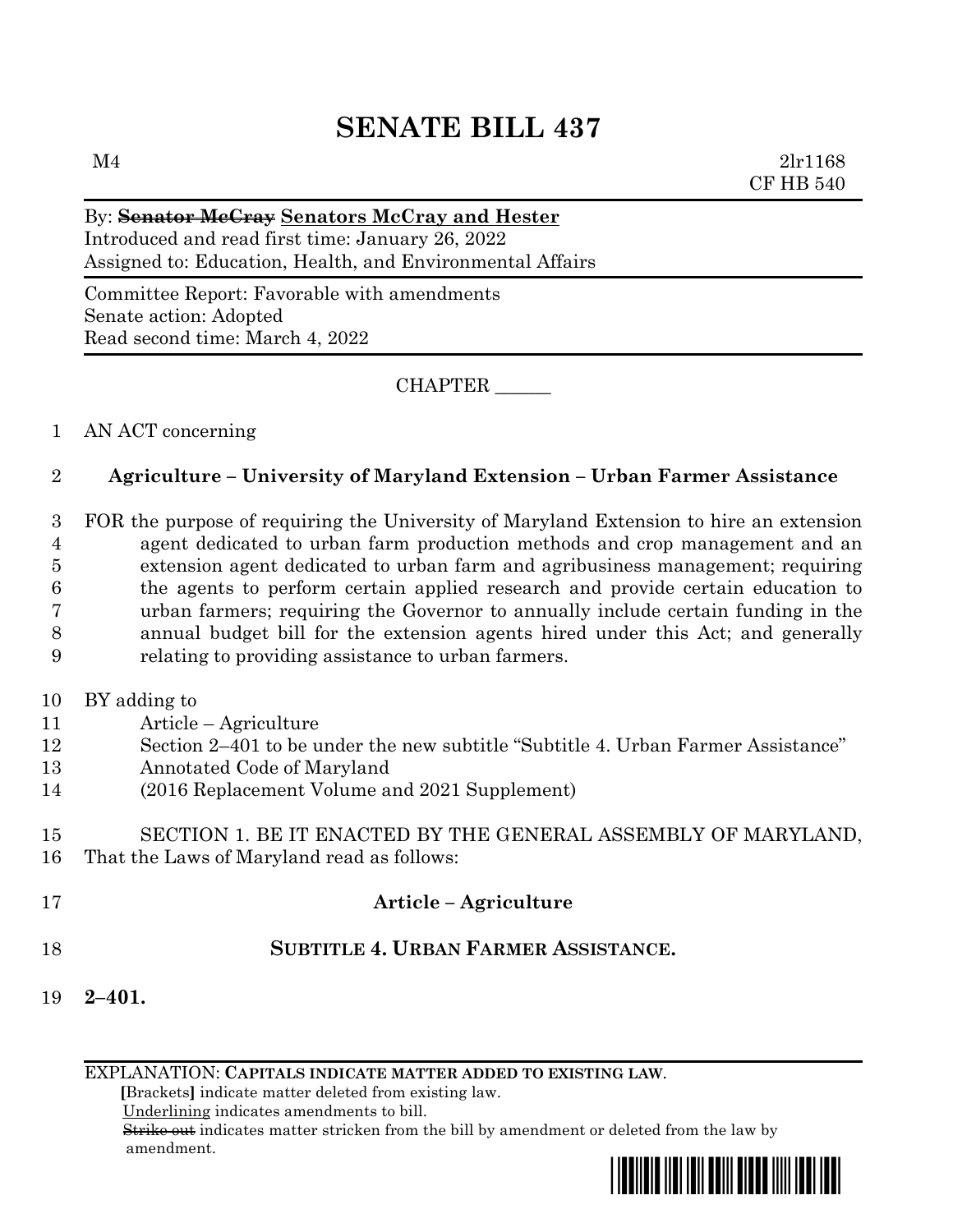**(A) (1) IN THIS SECTION THE FOLLOWING WORDS HAVE THE MEANINGS INDICATED.**

 **(2) "URBAN AREA" MEANS AN AREA DELINEATED AS AN URBAN AREA BY THE U.S. CENSUS BUREAU.**

 **(3) "URBAN FARMER" MEANS AN INDIVIDUAL WHO FARMS IN AN URBAN AREA.**

 **(B) (1) THE UNIVERSITY OF MARYLAND EXTENSION SHALL HIRE AN EXTENSION AGENT DEDICATED TO URBAN FARM PRODUCTION METHODS AND CROP MANAGEMENT.**

 **(2) THE AGENT HIRED UNDER PARAGRAPH (1) OF THIS SUBSECTION SHALL:**

 **(I) PERFORM APPLIED RESEARCH ON URBAN FARM PRODUCTION METHODS AND CROP MANAGEMENT; AND**

 **(II) SPEND A MAJORITY OF THE AGENT'S TIME PROVIDING EDUCATION TO URBAN FARMERS ON URBAN FARM PRODUCTION METHODS AND CROP MANAGEMENT.**

 **(3) THE EDUCATION PROVIDED UNDER PARAGRAPH (2)(II) OF THIS SUBSECTION MAY INCLUDE:**

 **(I) PLANNING AND SCHEDULING CROP PLANTING AND HARVESTING IN URBAN AREAS, INCLUDING OUTDOORS, INDOORS, IN GREENHOUSES, AND IN HIGH TUNNEL PRODUCTION SYSTEMS;**

 **(II) PRODUCTION MANAGEMENT PRACTICES FOR CONTROLLED ENVIRONMENT AGRICULTURE SYSTEMS;**

## **(III) GROWING TRIALS AND PRODUCTION METHODS FOR CROPS GROWN IN URBAN AREAS, INCLUDING SPECIALTY CROPS SUCH AS HERITAGE VEGETABLES, ETHNIC VEGETABLES, HERBS, MICROGREENS, AND CUT FLOWERS;**

**(IV) PROPAGATION AND TRANSPLANT PRODUCTION;**

 **(V) TRAINING ON AND CERTIFICATIONS FOR GOOD AGRICULTURAL PRACTICES;**

**(VI) TRAINING ON ORGANIC CERTIFICATIONS; AND**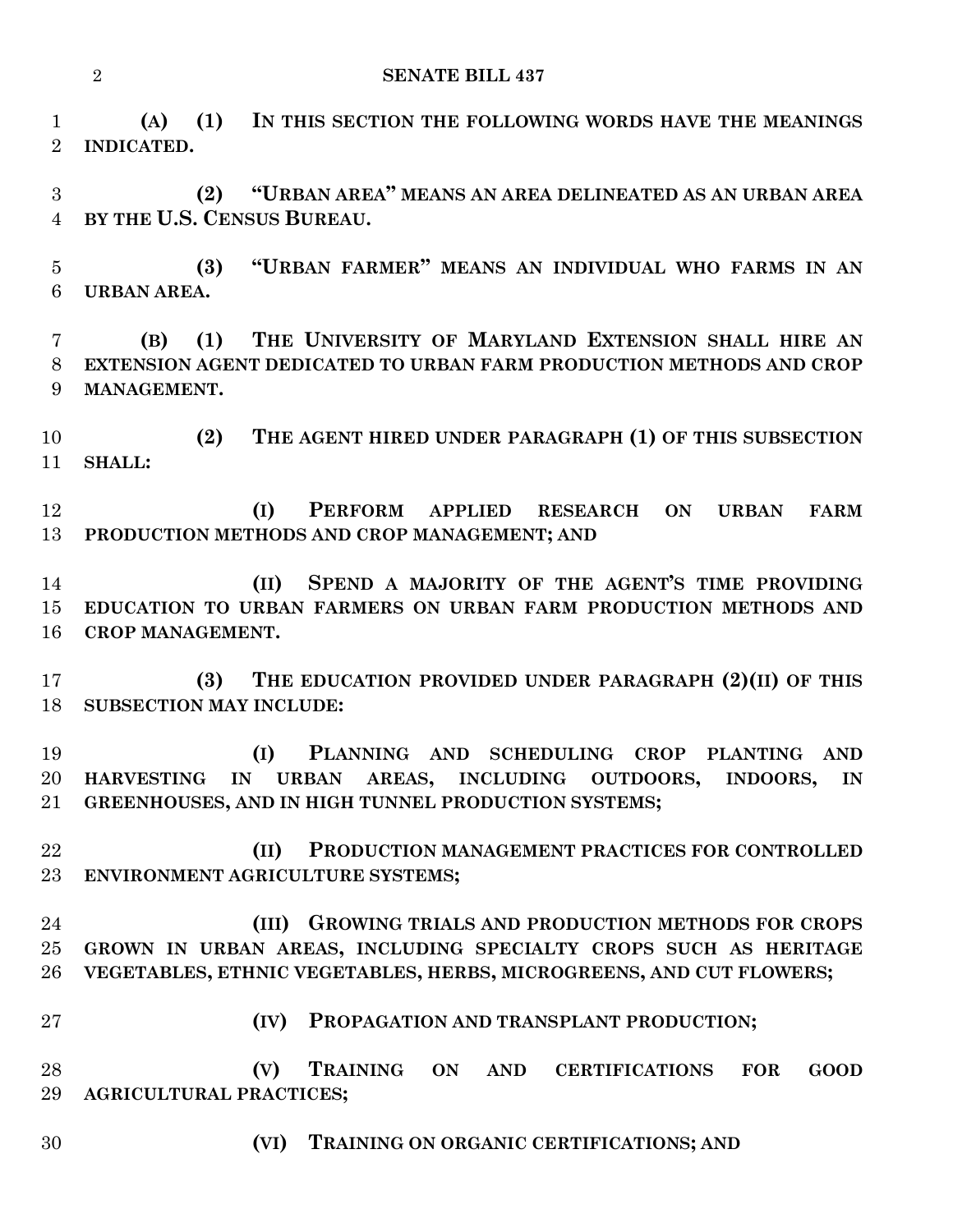**(VII) ANY OTHER TOPIC REGARDING URBAN FARM PRODUCTION METHODS AND CROP MANAGEMENT THAT THE AGENT, IN CONSULTATION WITH URBAN FARMERS AND FARM SERVICE PROVIDERS LOCATED IN URBAN AREAS, DETERMINES IS NECESSARY. (C) (1) THE UNIVERSITY OF MARYLAND EXTENSION SHALL HIRE AN EXTENSION AGENT DEDICATED TO URBAN FARM AND AGRIBUSINESS MANAGEMENT. (2) THE AGENT HIRED UNDER PARAGRAPH (1) OF THIS SUBSECTION SHALL: (I) PERFORM APPLIED RESEARCH ON URBAN FARM AND AGRIBUSINESS MANAGEMENT; AND**

 **(II) SPEND A MAJORITY OF THE AGENT'S TIME PROVIDING AND COORDINATING EDUCATION FOR URBAN FARMERS ON URBAN FARM AND AGRIBUSINESS MANAGEMENT.**

 **(3) THE EDUCATION PROVIDED UNDER PARAGRAPH (2)(II) OF THIS SUBSECTION MAY INCLUDE:**

**(I) ACCOUNTING AND FINANCIAL MANAGEMENT;**

 **(II) IDENTIFYING POTENTIAL CUSTOMERS AND BUSINESS DEVELOPMENT;**

- **(III) MARKETING;**
- **(IV) HUMAN RESOURCE MANAGEMENT;**
- **(V) DIFFERENT BUSINESS TYPES AND STRUCTURES;**
- **(VI) LAND ACQUISITION;**
- **(VII) INSURANCE;**
- **(VIII) LICENSING AND PERMITTING; AND**

 **(IX) ANY OTHER TOPIC REGARDING URBAN FARM AND AGRIBUSINESS MANAGEMENT THAT THE AGENT, IN CONSULTATION WITH URBAN FARMERS AND FARM SERVICE PROVIDERS LOCATED IN URBAN AREAS, DETERMINES IS NECESSARY.**